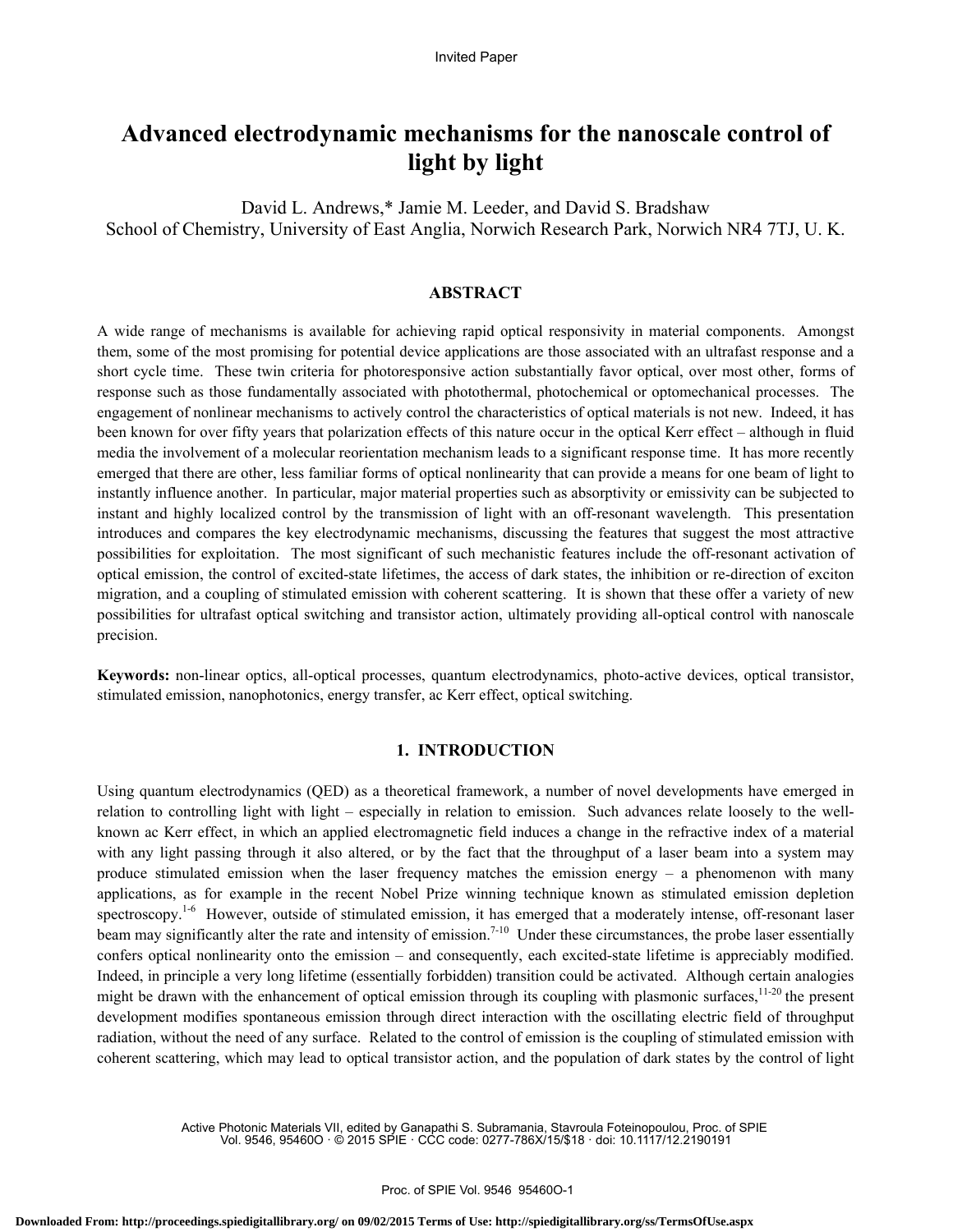absorption. The following account will address this along with other associated topics, including all-optical switching based on the inhibition of exciton migration.

# 2. OPTICAL CONTROL OF LIGHT EMISSION

The theoretical framework for understanding the control of light by light is QED. In such a theory, light-matter interactions are described, using perturbation theory, by transition probabilities. These factors are accordingly addressed through quantum probability amplitudes that define the coupling between initial and final system states, through any possible combination of intermediate state transitions. The experimentally measurable rate,  $\Gamma$ , of a given process can then be determined through Fermi's Rule, which is expressed as follows:

$$
\Gamma = \frac{2\pi\rho}{\hbar} |M|^2 \quad . \tag{1}
$$

Here,  $\rho$  is the density of states and M is the quantum amplitude explicitly given by;

$$
M = \langle F | H_{\text{int}} | I \rangle + \sum_{R,S} \frac{\langle F | H_{\text{int}} | S \rangle \langle S | H_{\text{int}} | R \rangle \langle R | H_{\text{int}} | I \rangle}{(E_I - E_R)(E_I - E_S)} + \dots \quad , \tag{2}
$$

where  $H_{int}$  is the interaction Hamiltonian of the system, I and F are the respective initial and final system states (R, S are intermediate states) and  $E$  is the energy of a state denoted by its subscript. Here, only the odd terms are given, since these are the ones that are relevant in absorption and emission mechanisms. In fact, it is usually only the first term that is important, with the second term essentially denoting self-energy corrections. However, on application of an off-resonant laser beam of sufficient intensity – namely, a beam whose wavelength lies within a transparent region of the irradiated material – the second term becomes significant (as will be shown). In the present account we now concentrate on emission processes, noting that the counterpart analysis of absorption mechanisms follows along similar lines.<sup>21-23</sup>



Figure 1. Energy level representation for: (*a*) spontaneous and (*b*) nonlinear coupling mechanisms for light emission. Electronic states (and their vibrational manifolds) are signified by boxes, where  $E_0$  and  $E_a$  are correspondingly the ground and excited molecular states. Wavy lines indicate photon propagation and the vertical arrow is a decay transition due to the emission. The emitted light has energy defined by  $\hbar \omega'$ , while photons of the off-resonant laser beam are of energy  $\hbar \omega$ . The grey dot symbolizes a single matterradiation interaction and the white dot represents two such interactions  $(i.e.$  elastic forward scattering).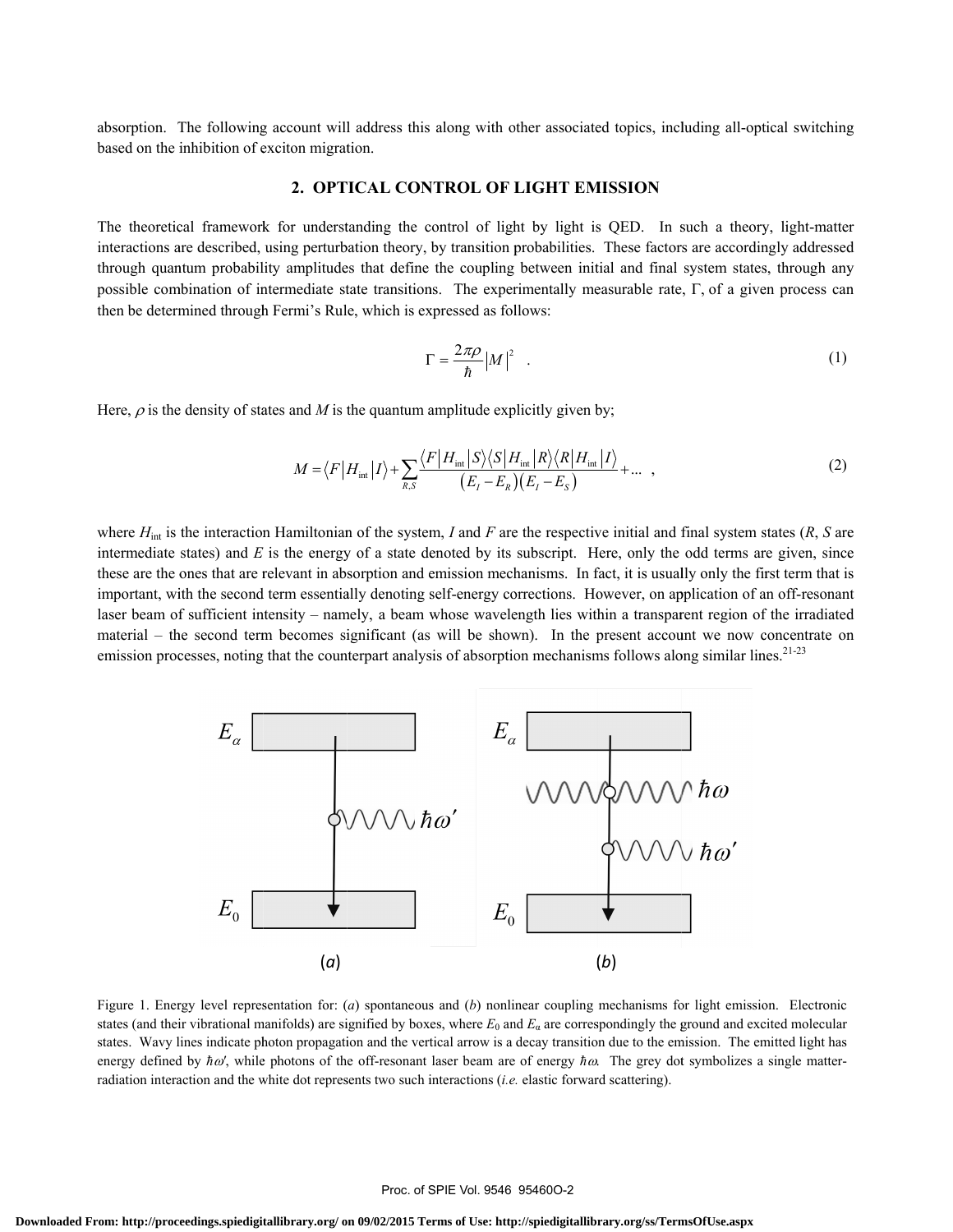In general the emission intensity, *I'*, is found by multiplying the Fermi Rule of equation (1) by the energy of an emitted photon  $\hbar \omega' = \hbar c k'$ ; this signifies the emission signal that follows relaxation from an excited state. The net intensity is found from  $I' = 2\pi \rho c k' |M|^2$ , where *M* includes the first term of equation (2) – which corresponds to conventional emission as illustrated by Figure  $1(a)$  – and the second term is relevant when the probe beam is applied as shown by Figure  $1(b)$ ; higher-order terms contribute negligibly. As determined elsewhere,<sup>9</sup> the following general result is discovered;

$$
I' = \left(\frac{ck'^4}{8\pi^2 \varepsilon_0}\right) \left[e'_i e'_j \mu_i^{0\alpha} \overline{\mu}_j^{0\alpha} + (I/c\varepsilon_0) e_i e_j e'_k e'_l \chi_{ijk}^{0\alpha} (\omega'; -\omega, \omega) \overline{\mu}_l^{0\alpha} + (I^2/4c^2\varepsilon_0^2) e_i e_j e'_k e_l e_m e'_n \chi_{ijk}^{0\alpha} (\omega'; -\omega, \omega) \overline{\chi}_{lmn}^{0\alpha} (\omega'; -\omega, \omega) \right] ,
$$
\n(3)

where *I* is the irradiance of the laser probe,  $\chi_{ijk}^{\alpha}(\omega'; -\omega, \omega)$  is the nonlinear *transition* hyperpolarizability tensor and **e** represents the polarization vector of the input photons with energy *ħck*. The first term corresponds to spontaneous emission, intrinsic to the system and independent of the probe laser beam, while the last term signifies a coupling of the elastically forward-scattered probe beam with the emission. The middle term, linear in *I*, signifies a quantum interference of these two concurrent processes. In general, it is assumed that the leading term in equation (3) is non-zero and the second one is the leading correction – this leads to interesting fluorescence anisotropic effects.<sup>7,10</sup> However, there are circumstances in which the final term (which corresponds to nonlinear optical response) alone provides the emission, *i.e.* when the first and second terms of equation (3) are null. This will now be explored.

Consider, for instance, a system where the electronic population is efficiently transferred to a state  $\alpha$  that would normally decay non-radiatively, where transitions from  $\alpha$  to 0 are weak or entirely precluded – as, for example, through inherent geometric or symmetry constraints. In such a situation, terms in equation (3) that feature the transition dipole  $\mu^{0\alpha}$  do not contribute: radiative emission only occurs in a response to the off-resonant throughput beam, in a three-photon allowed transition. Such a configuration may indeed provide the basis for an all-optical switch, whose operation would be as follows: (i) a molecule is indirectly excited to a 'dark' state (*i.e.* one whose direct excitation from the ground state is forbidden); (ii) precluded by the one-photon dipole selection rules, emission from the dark state occurs on application of the probe beam only; (iii) this activation of the emission occurs for electronic transitions that are three-photon allowed, but single-photon forbidden. To summarize, switching action occurs since the throughput and absence of the input laser results in activation and deactivation of the emission, respectively – namely, the nanoscale control of light by light. Practically, it will be necessary for the radiation to be delivered in a pulse whose duration and delay, both with respect to the initial excitation, are sufficiently short that it can engage with the system before there is significant non-radiative dissipation of the excited state.

In addition, it is interesting that indirect excitation to a dark state may be possible by a system analogous to lightcontrolled emission. In terms of quantum electrodynamics, light absorption is simply emission reversed so that, as a result, similar equations will arise;<sup>22</sup> the mechanisms corresponding to such a case are presented in Figure 2. It is thus possible for electronic states that are usually inaccessible (*i.e.* electronic transition that are one-photon forbidden) to become reachable by the three-photon mechanism. It should also be noted that a similar all-optical switching process has previously been proposed based on resonance energy transfer.<sup>24,25</sup>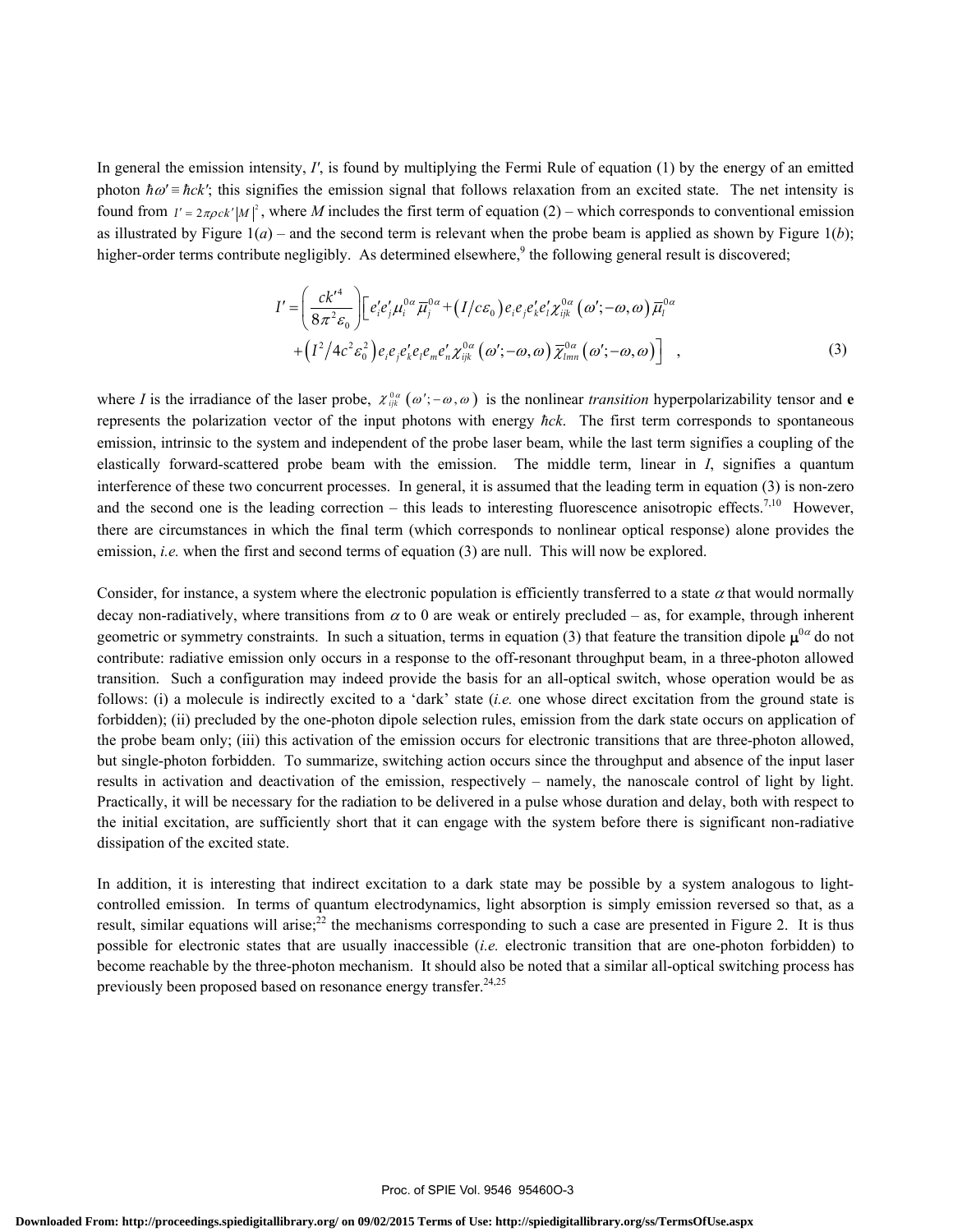

Figure 2. Energy level representation for: (*a*) one-photon absorption and (*b*) a nonlinear coupling process involving light absorption. The absorbed photon has an energy  $\hbar \omega'$ , and the vertical arrow is an excitation transition.

### **3. OPTICAL TRANSISTOR ACTION**

In this section we present a potential optical transistor device using our novel light by light scheme as a foundation.<sup>8</sup> Our In this section we present a potential optical transistor device using our novel light by light scheme as a foundation.<sup>8</sup> Our proposal is separate from others previously suggested, including systems based on polaritons,<sup>2</sup> effect,<sup>28,29</sup> electromagnetically induced transparency,<sup>30-32</sup> saturated absorption,<sup>33</sup> and beam pattern rotation by application of a signal beam.<sup>34</sup> A single-photon transistor has also been reported, which works on the principle that a 'dipole blockade' occurs in situations when a Group I atom in an ultracold gas is in a Rydberg excited state – namely, following initial excitation of an atom by light, further absorption by atoms in close proximity is unlikely. Hence, the sustained excitation of long-lived high Rydberg *p* states produces a saturation effect that is manifest in an essential transparency to the pump radiation. However, by controlling the relative energy positioning of the Rydberg  $s$  and  $p$  levels through a Stark shift,<sup>35</sup> it is possible to bring atoms that are in close proximity into a Förster resonance, transferring excitation into the *s* levels and so depopulating the *p* levels. The result is a desaturation that shows up as a dramatic increase in absorption of the pump radiation, signifying a blockade in its transmission.<sup>36</sup> negdoane<br>caoanee

Let us consider a typical three-level laser system optically pumped within a microcavity. The kinetics of emission are primarily determined by a pump rate  $R_p$  driving a population from the ground state  $E_0$  into a metastable upper level  $E_2$ with stimulated emission occurring as  $E_2$  decays to  $E_1$ , and ultrafast relaxation from  $E_1$  (Figure 3). Following Siegman,<sup>3</sup> the rate equations for the temporal behavior of the cavity photon number, *n*, and the  $E_2$  population,  $N_2$ , are as follows: 7

$$
\frac{dn}{dt} = (n+1)KN_2 - \gamma_c n \quad , \tag{4}
$$

$$
\frac{dN_2}{dt} = R_p - nKN_2 - \gamma_2 N_2 \quad . \tag{5}
$$

Here, the population of  $E_1$  is assumed to be negligible; *K* denotes the coupling coefficient for the laser transition, and  $\gamma_c$ and  $\gamma_2$  signify the cavity and population decay rates, respectively. Under steady-state conditions, equations (4) and (5) are combined d to produce;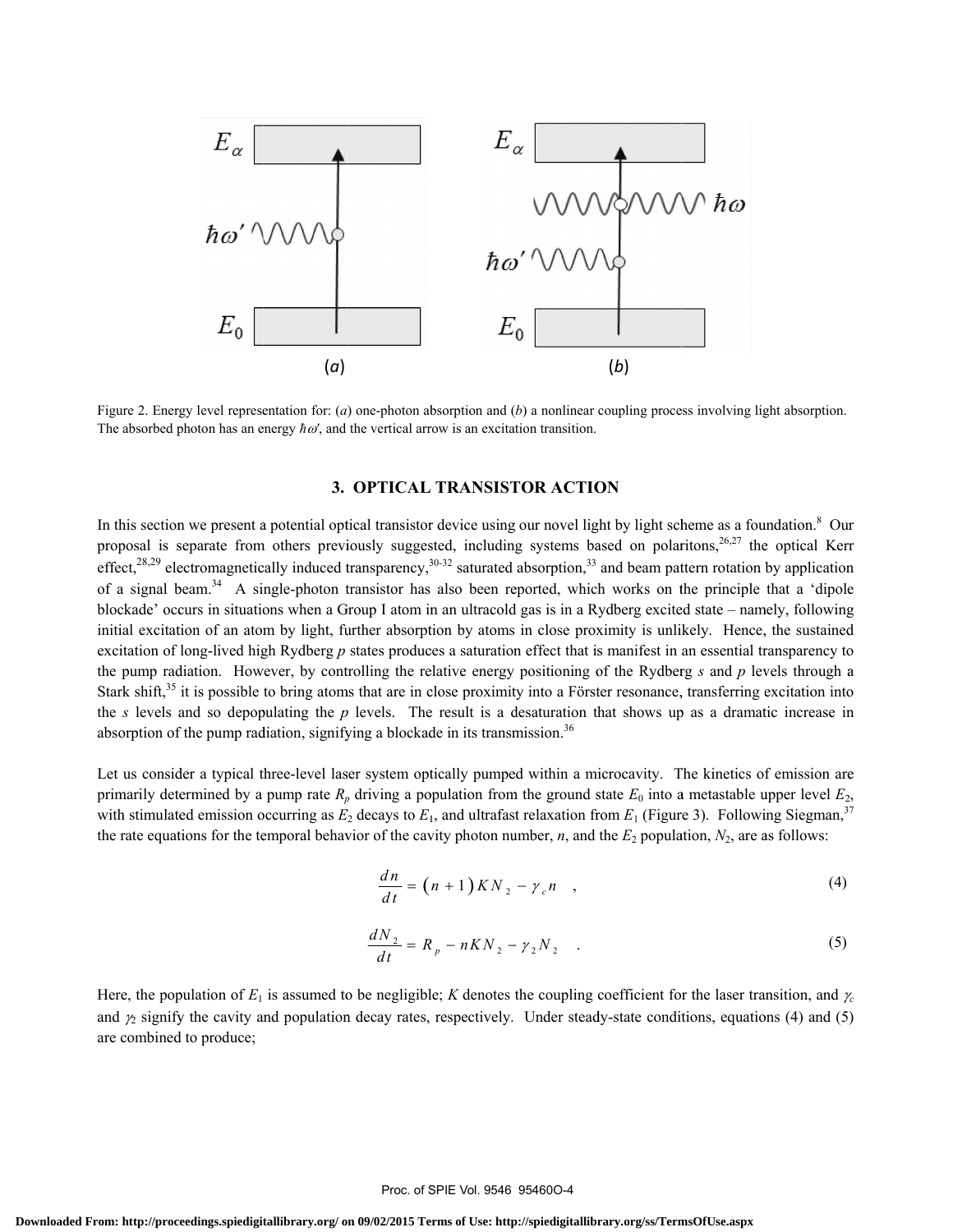$$
n = \frac{R_p - g\gamma_c p + \left[ \left( R_p - g\gamma_c p \right)^2 + 4\gamma_c R_p \right]^{\frac{1}{2}}}{2\gamma_c} \tag{6}
$$

where  $g = \gamma_2 / \gamma_{rad}$  and  $K = \gamma_{rad} / p$  (in which  $\gamma_{rad}$  is the radiative decay rate and p is the number of resonant cavity modes). The relaxation from  $E_2$  into  $E_1$  is not entirely radiative, i.e.  $\gamma_2 \neq \gamma_{rad}$ , since non-radiative relaxation processes contribute to the decay. For present calculational purposes, given that the level  $E_2$  decay rate  $\gamma_2$  subsumes – but is dominated by – the rate of radiative decay, we may assume that  $g = 5/4$  in the absence of the off-resonant probe. From equation (6), employing typical values  $p = 10^{10}$  and  $\gamma_c = 10^8$  s<sup>-1</sup>, the familiar vertical climb in cavity photons at laser threshold emerges, as graphically illustrated by Figure 4 (solid line).



Figure 3. Energy level diagram of the three-level laser system: the wavy line represents emission ( $\hbar \omega$ ), and the off-resonant beam  $(\hbar \omega)$  is the dashed arrow.



Figure 4. Plot of log n, where n is the number of cavity photons, against the pumping rate,  $R_p$ , for absent (solid line) and present probe beam; example irradiances of the latter are  $2 \times 10^{11}$  W cm<sup>-2</sup> (dashed) and  $4 \times 10^{11}$  W cm<sup>-2</sup> (dotted). Horizontal arrow illustrates a movement of the lasing threshold to the left for increasing laser intensities. The vertical dotted line represents a constant  $R_p$  at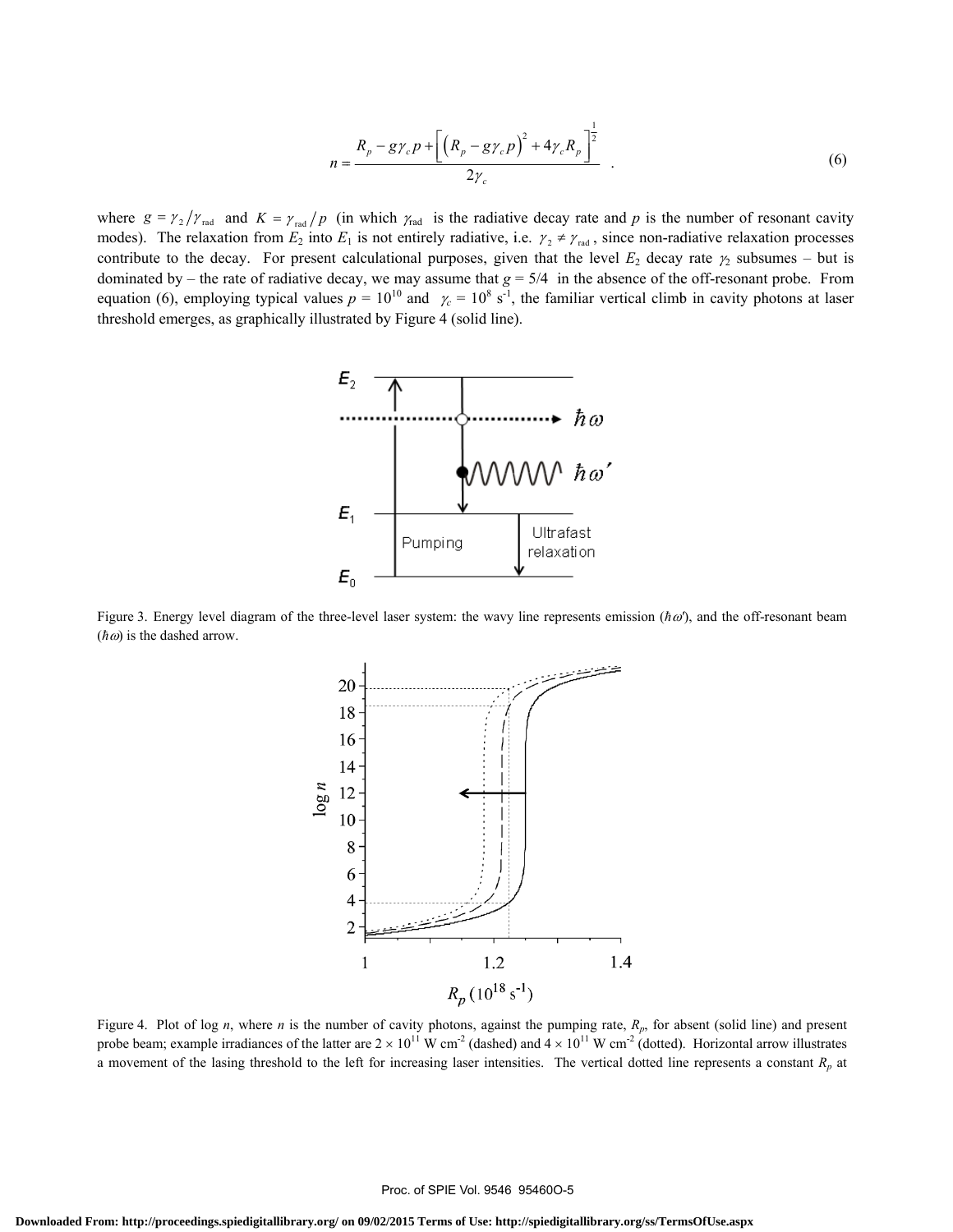which, on introduction of the probe beam, transistor action produces above threshold operation (denoted by the upper pair of horizontal lines).

All-optical control of such a pumped active medium is achievable by the nonlinear engagement of the laser emission with elastic forward scattering of the off-resonant probe beam (as before): the first term of equation (3) corresponds to direct emission through electronic decay between energy levels  $E_2$  and  $E_1$ , whilst the other two terms only arise through application of the probe beam. The degree of modification of the light emission can be measured by taking the ratio of the second term – i.e. the lead correction term (as stated earlier) – against the first; the corresponding parameter  $\eta$  may be approximated as:

$$
\eta = \frac{I^{\mu^2}}{c\varepsilon_0 \Delta E (\Delta E + \hbar \omega')} \quad . \tag{7}
$$

By inspection of equation (6), it is clear that the variable *g* will be affected on introduction of the probe beam, since the radiative and population decay rate both suffer change (but to differing degrees); the non-radiative decay rate is assumed to be constant. By simple manipulation, an expression for *g* is given by;

$$
g(I) = 1 + \frac{1 - Y(I)}{Y(I) + \eta Y(I)} \tag{8}
$$

where  $Y(I) = \gamma_{rad}(I)/\gamma_2(I)$  and  $\gamma_{nr}/\gamma_2(I) = 1 - Y(I)$ . With the previous condition  $g = 5/4$  for  $I = 0$ , and adopting indicative values  $\mu = 16 \times 10^{-30}$  C m,  $\Delta E = 10^{-20}$  J and  $\hbar \omega' = 10^{-19}$  J, inserting equation (8) into (6) generates the results that correspond to the two additional curves on Figure 4. For a constant pumping rate at a level indicated by the dotted vertical line, the system operates below threshold when no signal laser is present; on introduction of an off-resonant probe beam with an irradiance approaching  $2 \times 10^{11}$  W cm<sup>-2</sup>, the output climbs by fourteen orders of magnitude, rising to sixteen orders if the signal input is doubled – typical of a laser operating at threshold. Transistor action with respect to the probe beam is clearly evident.

#### **4. DISCUSSION**

To achieve any all-optical device that can modify the emission properties of a suitable material using an off-resonant beam – or to modify the properties of one beam by another – is most effectively implemented by tailoring simultaneous nanoscale interactions. A photonic formulation readily identifies promising features, latent in perturbation theory, which can provide a suitable fundamental basis for such forms of action. These are terms that are normally overlooked, but which can become significant when the off-resonant beam is of sufficient intensity, or within cavity configurations that are held just below the threshold for laser action. The detailed analysis of theory thus reveals a potentially new basis for achieving all-optical transistor action, which is achievable using a relatively simple optical configuration. Compared with most other suggested schemes, this offers the advantages of ultrafast response with high repetition rate and high efficiency, with a setup that is sufficiently straightforward to invite the investigation of applications. All of the necessary theory has now been put fully in place.

#### **ACKNOWLEDGMENTS**

The authors would like to thank the Leverhulme Trust and EPSRC for funding this research.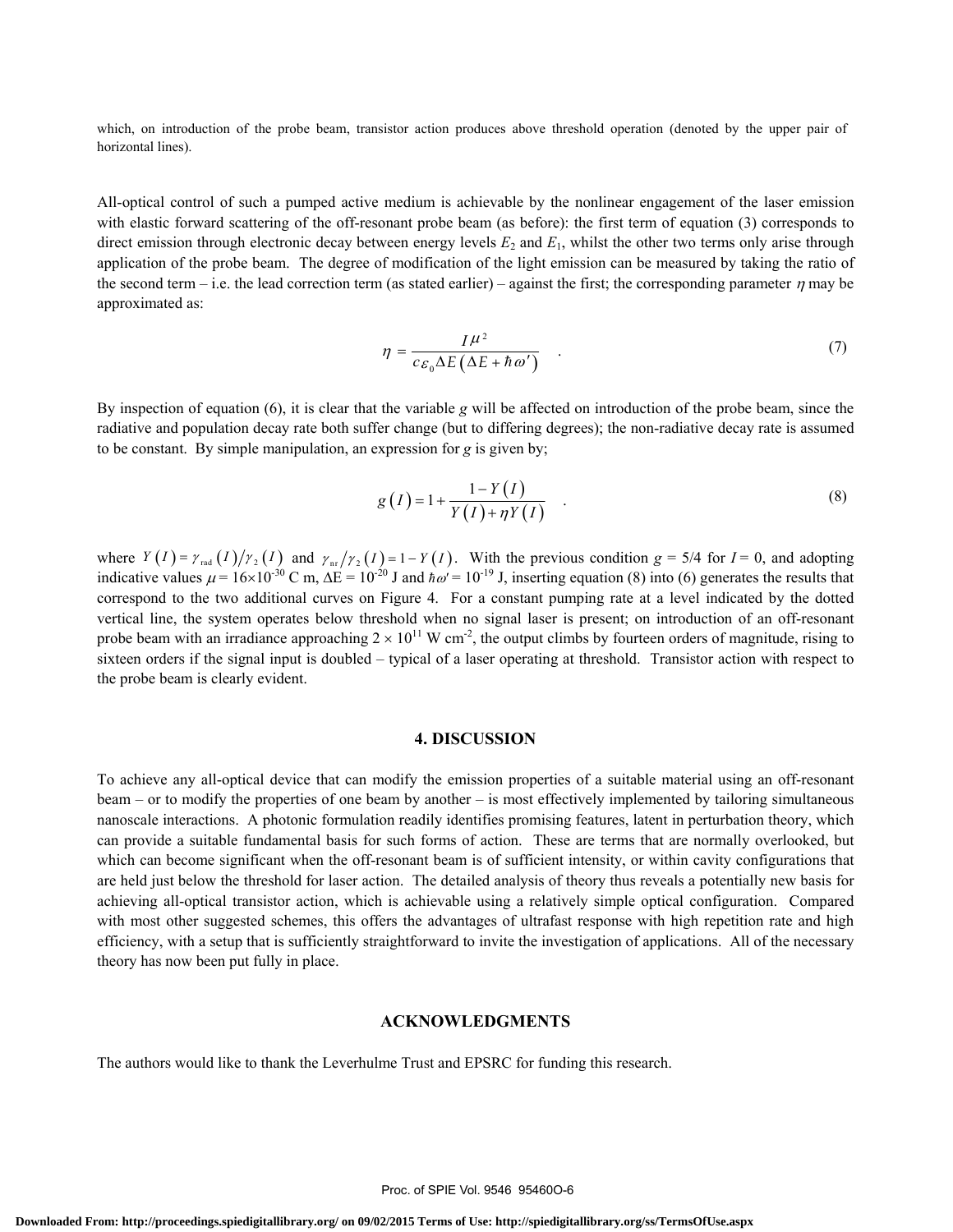#### **REFERENCES**

- [1] Kastrup, L., Blom, H., Eggeling, C. and Hell, S. W., "Fluorescence fluctuation spectroscopy in subdiffraction focal volumes," Phys. Rev. Lett. 94, 178104 (2005).
- [2] Willig, K. I., Harke, B., Medda, R. and Hell, S. W., "STED microscopy with continuous wave beams," Nat. Methods 4, 915-918 (2007).
- [3] Zhou, L. C., Liu, J. Y., Zhao, G. J., Shi, Y., Peng, X. J. and Han, K. L., "The ultrafast dynamics of near-infrared heptamethine cyanine dye in alcoholic and aprotic solvents," Chem. Phys. 333, 179-185 (2007).
- [4] Armoogum, D. A., Marsh, R. J., Nicolaou, N., Mongin, O., Blanchard-Desce, M. and Bain, A. J., "Stimulated emission depletion and fluorescence correlation spectroscopy of a branched quadrupolar chromophore," Proc. SPIE 7030, 70300S (2008).
- [5] Harke, B., Keller, J., Ullal, C. K., Westphal, V., Schoenle, A. and Hell, S. W., "Resolution scaling in STED microscopy," Opt. Express 16, 4154 (2008).
- [6] Hell, S. W., "Microscopy and its focal switch," Nat. Methods 6, 24-32 (2009).
- [7] Bradshaw, D. S. and Andrews, D. L., "Mechanism for optical enhancement and suppression of fluorescence," J. Phys. Chem. A 113, 6537-6539 (2009).
- [8] Andrews, D. L. and Bradshaw, D. S., "Off-resonant activation of optical emission," Opt. Commun. 283, 4365- 4367 (2010).
- [9] Bradshaw, D. S. and Andrews, D. L., "All-optical control of molecular fluorescence," Phys. Rev. A 81, 013424 (2010).
- [10] Leeder, J. M., Bradshaw, D. S. and Andrews, D. L., "Laser-controlled fluorescence in two-level systems," J. Phys. Chem. B 115, 5227-5233 (2011).
- [11] Lakowicz, J. R., "Radiative decay engineering 5: metal-enhanced fluorescence and plasmon emission," Anal. Biochem. 337, 171-194 (2005).
- [12] Anger, P., Bharadwaj, P. and Novotny, L., "Enhancement and quenching of single-molecule fluorescence," Phys. Rev. Lett. 96, 113002 (2006).
- [13] Tam, F., Goodrich, G. P., Johnson, B. R. and Halas, N. J., "Plasmonic enhancement of molecular fluorescence," Nano Lett. 7, 496-501 (2007).
- [14] Fort, E. and Grésillon, S., "Surface enhanced fluorescence," J. Phys. D: Appl. Phys. 41, 013001 (2008).
- [15] Giannini, V. and Sánchez-Gil, J. A., "Excitation and emission enhancement of single molecule fluorescence through multiple surface-plasmon resonances on metal trimer nanoantennas," Opt. Lett. 33, 899-901 (2008).
- [16] Lin, C.-Y., Chiu, K.-C., Chang, C.-Y., Chang, S.-H., Guo, T.-F. and Chen, S.-J., "Surface plasmon-enhanced and quenched two-photon excited fluorescence," Opt. Express 18, 12807-12817 (2010).
- [17] Lu, G., Zhang, T., Li, W., Hou, L., Liu, J. and Gong, Q., "Single-molecule spontaneous emission in the vicinity of an individual gold nanorod," J. Phys. Chem. C 115, 15822-15828 (2011).
- [18] Derom, S., Berthelot, A., Pillonnet, A., Benamara, O., Jurdyc, A. M., Girard, C. and Colas des Francs, G., "Metal enhanced fluorescence in rare earth doped plasmonic core–shell nanoparticles," Nanotechnology 24, 495704 (2013).
- [19] Khatua, S., Paulo, P. M. R., Yuan, H., Gupta, A., Zijlstra, P. and Orrit, M., "Resonant plasmonic enhancement of single-molecule fluorescence by individual gold nanorods," ACS Nano 8, 4440-4449 (2014).
- [20] Lu, D., Kan, J. J., Fullerton, E. E. and Liu, Z., "Enhancing spontaneous emission rates of molecules using nanopatterned multilayer hyperbolic metamaterials," Nat. Nanotechnol. 9, 48-53 (2014).
- [21] Andrews, D. L. and Bradshaw, D. S., "Optically tailored access to metastable electronic states," Chem. Phys. Lett. 590, 235-238 (2013).
- [22] Bradshaw, D. S. and Andrews, D. L., "Laser-modified one- and two-photon absorption: Expanding the scope of optical nonlinearity," Phys. Rev. A 88, (2013).
- [23] Ford, J. S. and Andrews, D. L., "One- and two-photon absorption in solution: The effects of a passive auxiliary beam," J. Chem. Phys. 141, 034504 (2014).
- [24] Bradshaw, D. S. and Andrews, D. L., "Optically controlled resonance energy transfer: Mechanism and configuration for all-optical switching," J. Chem. Phys. 128, 144506 (2008).
- [25] Bradshaw, D. S. and Andrews, D. L., "All-optical switching between quantum dot nanoarrays," Superlatt. Microstruct. 47, 308-313 (2010).